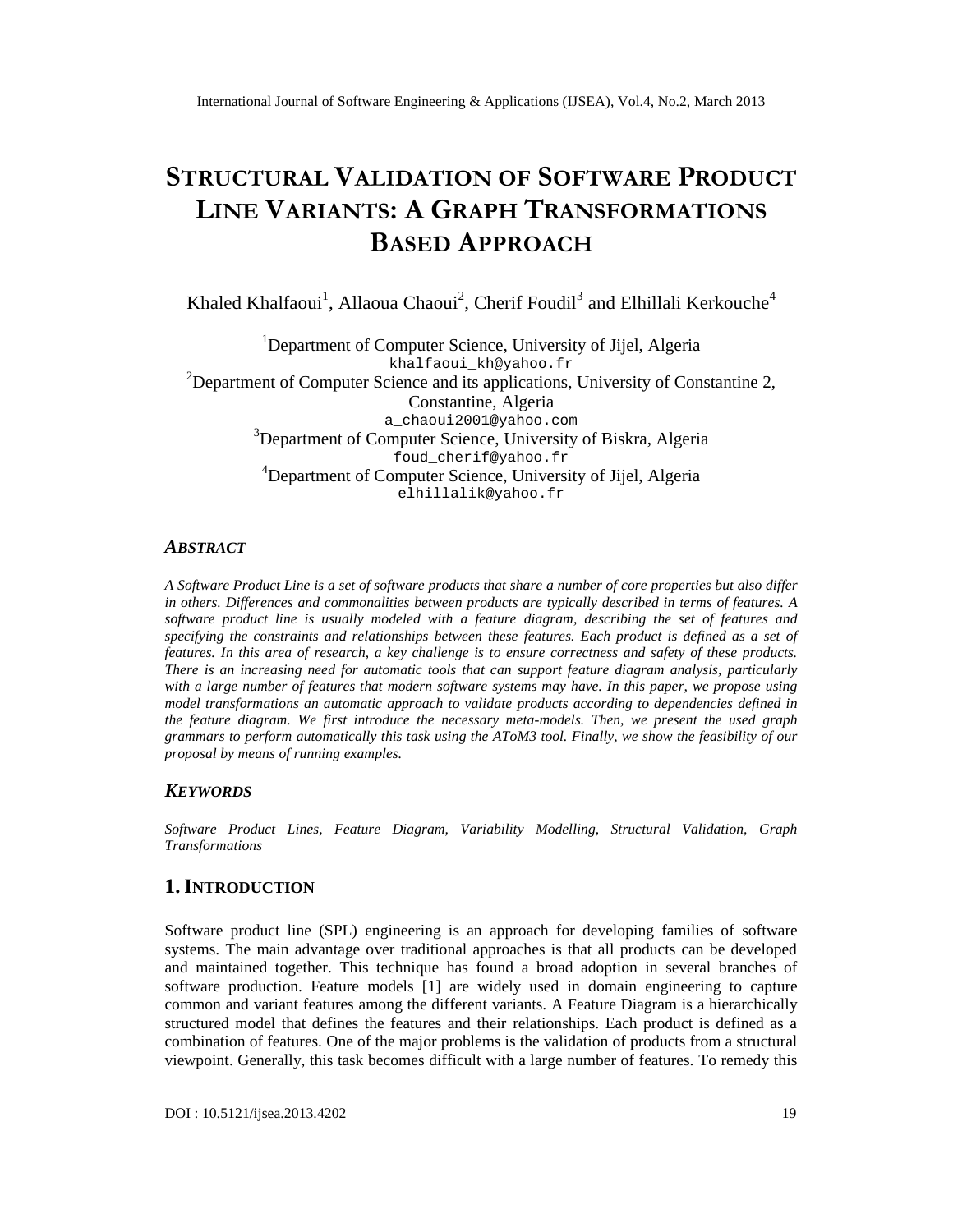problem, development of automatic tools for verification proves necessary. In this research area, we are interested by model transformations approach [2].

Model transformations are a very useful in the evaluation, validation, manipulation and processing of diagrams. They are performed by executing graph grammars [3]. A graph grammar is composed of rules. Each one has a graph in their left and right hand sides (LHS and RHS). Rules are compared with an input graph called host graph. If a matching is found between the LHS of a rule and a subgraph in the host graph, then the rule can be applied and the matching subgraph of the host graph is replaced by the RHS of the rule. Furthermore, each rule may also have application conditions that must be satisfied, as well as actions to be performed when the rule is executed. A graph rewriting system iteratively applies rules of grammar in the host graph, until no rules are applicable.

In this paper, we propose an automatic framework based on this technique to check the validity of SPL products according to the dependencies defined in the feature diagram (FD). First, we verify parental relationships by exploring the FD tree in an up-bottom manner from the root to leaves. Then, we deal with the cross-Tree constraints. Analysis results will be edited in a text file.

The remainder of this paper is organized as follows: In section 2, we discuss some related works. Section 3 provides the background of our approach. We recall some basic notions about FD diagrams and give an overview of graph transformations technique. In Section 4, we present our proposal. We illustrate our framework through some examples in section 5. Finally, section6 concludes the paper and gives some perspectives of this work.

#### **2. RELATED WORK**

Research in the field of SPL is becoming increasingly important, particularly through its ability to increase software reuse. The success of this approach is conditioned by the correctness of final products. With a high degree of variability, automated analyses and verification are crucial. Over the past few years, a great variety of proposals had been proposed.

Mannion in [4] proposed the adoption of propositional formula for formally representing software product lines. The principal idea is that variability and commonality are translated into a propositional formula where the atoms represent features and the formula is valid if and only if a given configuration is admissible. This idea has been extended by creating a connection between feature models, grammars and propositional formula by Batory [5]. In [6], context-free grammars have been used to represent the semantics of cardinality-based feature models. This semantic interpretation of a feature model relates with an interpretation of the sentences recognized as valid by the context-free grammar. Sun et al. in [7] proposed a formalization of FMs using Z and the use of Alloy Analyzer for the automated support of the analyses of FMs. Wang et al. in [8] have proposed an approach to modeling and verifying feature diagrams using semantic Web Ontology Language (OWL). The authors have deployed OWL reasoning engines to check for the inconsistencies of feature configurations fully automatically. The specialists in the field asserts that three of the most promising proposals for the automated analysis of feature models are based on the mapping of feature models into Constraint Satisfaction Problem (CSP) solvers[9], propositional SAT is fiability problem(SAT) solvers [10] and Binary Decision Diagrams (BDD) [11]. The basic idea in CSP solvers is to find states where all constraints are satisfied. Somewhat similar to CSP solvers, SAT solvers attempt to decide whether a given propositional formula is satisfiable or not, that is, a set of logical values can be assigned to its variables in such a way that makes the formula true. Also, BDD is a data structure for representing the possible configuration space of a Boolean function, which can be useful for mapping a feature model configuration space. For more details see [12], where Benavides presented a comprehensive literature review on the most important techniques and tools.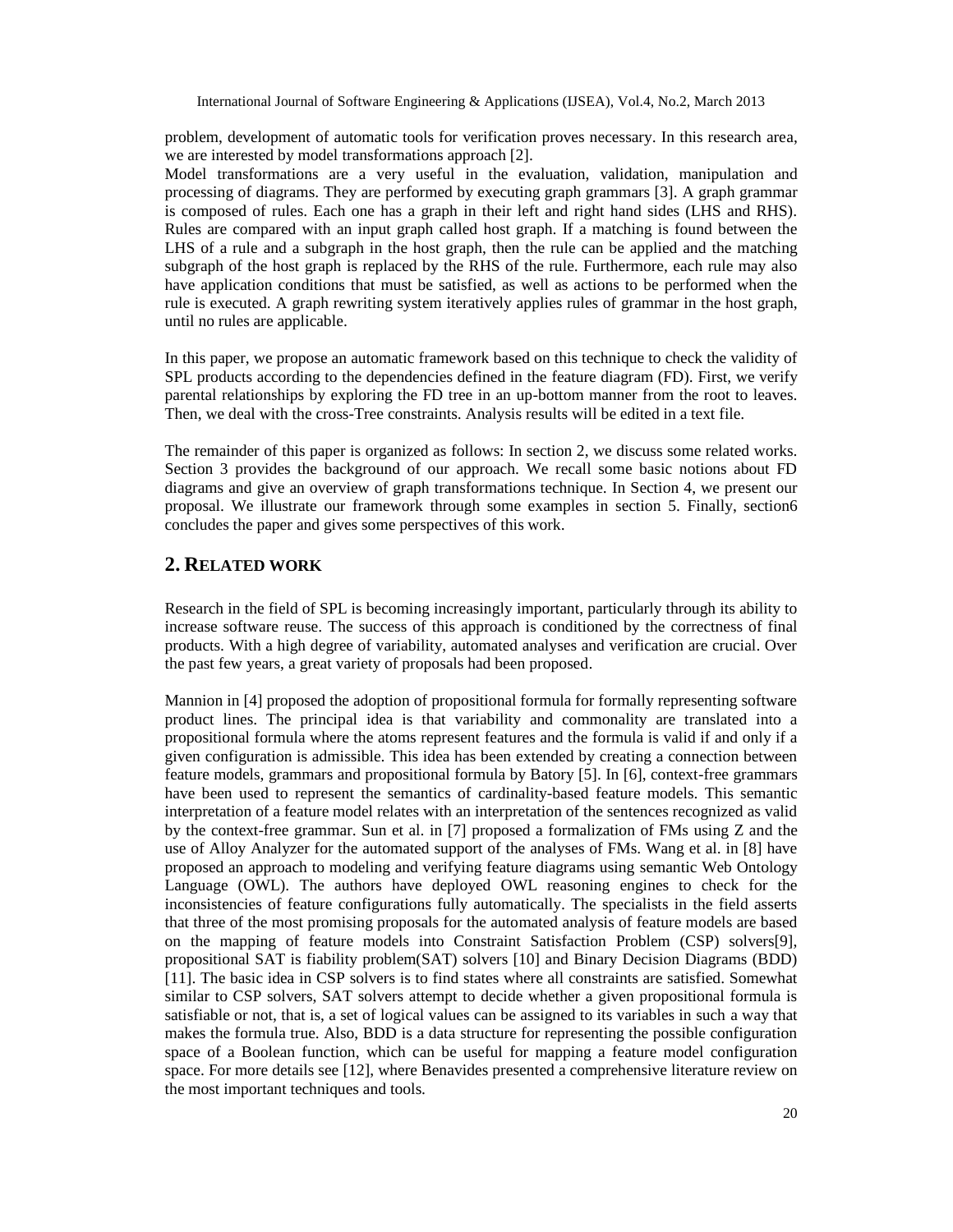Nowadays, graph transformations are widely used for modelling and analysis of complex systems in the area of software engineering [13]. In [14], the authors have proposed a tool that formally transforms dynamic behaviours of systems expressed using Unified Modelling Language (UML) Statechart and collaboration diagrams into their equivalent colored Petri nets models. Zambon et al. in [15] have proposed an approach for the verification of software written in imperative programming languages. The treatment was based on model checking of graph transition systems. They used an explicit representation of program states as graphs, and they specified the computational engine as graph transformations. In [16], it has proposed an approach to extract and integrate the parallel changes made to Object-Oriented formal specifications in a collaborative development environment. This approach allows combining the parallel changes made while addressing any merging conflicts at the same time. The authors in [17] have proposed an automatic approach to check UML models using the graph transformations approach. The idea was to map Class Diagrams, StateCharts and Communication Diagrams into a single Maude specification. Properties verification is performed using the Linear Temporal Logic (LTL) Model Checker.

In previous work [18], we have proposed an automatic approach for behavioural analysis of SPL products. The current paper concerns the structural validation.

# **3. BACKGROUND**

#### **3.1. Feature Modelling**

Research on feature modeling has received much attention in software product line engineering community. Feature-Oriented Domain Analysis (FODA) [1] is the most the most popular. The success of this approach resides in the introduction of feature models, which contain a graphical tree-like notation that shows the hierarchical organization of features. In the tree, nodes represent features; edges describe feature relations. A single root node represents the domain concept being modeled. Figure.1 depicts a simplified feature model of a mobile phone SPL.



Figure 1. Feature diagram of a mobile phone product line

Current feature modeling notations may be divided into three main groups: Basic feature models, Cardinality-based feature models and Extended feature models. In this work, we are only interested on basic feature models. Relationships between a parent feature and its child features (or subfeatures) are:

- Mandatory: If the father feature is selected, the child feature must be selected.
- Optional: If the father feature is selected, the child feature may be selected but not necessarily.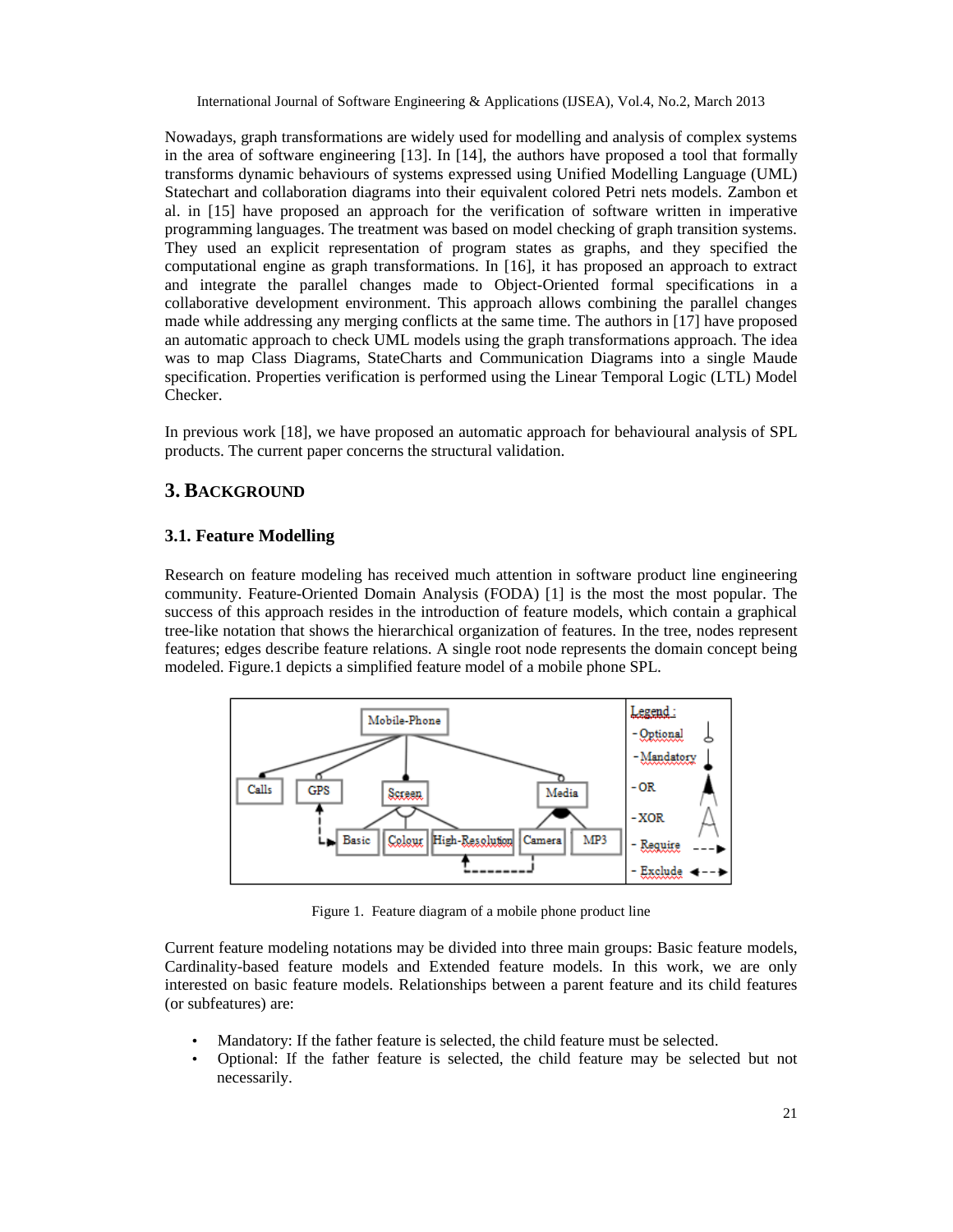- XOR: If the father feature is selected, exactly one feature of the children features must be selected.
- OR: If the father feature is selected, at last one feature of the OR-child features must be selected.

In addition, cross-tree constraints are allowed. The most common are:

- Require: The selection of source feature implies the selection of the destination.
- Exclude: both features cannot be part of the same product.

The success of software product line approach is conditioned by the correctness of final products. Modeling errors will inevitably affect the following steps. At this level, we must ensure that the products are valid of a structural point of view. From the Mobile phone feature model (Fig.1), consider the following configurations:

- *P1: Mobile-Phone, Calls, Screen, Basic, Media, MP3*
- *P2: Mobile-Phone, Calls, GPS, Screen, Basic, Media, MP3*

We remark that  $P_1$  is correct; however  $P_2$  is invalid.

#### **3.2. Model Transformations**

Raising the abstraction level from textual programming languages to visual modeling languages, model transformation techniques have become more focused recently. They are successfully applied in several domains. The translation is performed by executing graph grammars which are a generalization of Chomsky grammars for graphs [2]. A graph transformation rule (Figure.2) is a special pair of pattern graphs called left hand side (LHS) and right hand side (RHS). They are defined such that an instance defined by the LHS is substituted with the instance defined in the RHS when applying such rule. Rules are local in a sense that they handle only a small amount of model elements, and therefore the designer does not need to concentrate on the entire transformation problem.



Figure 2. Graph transformation rule

In the rewriting process, rules are evaluated against an input graph, called the host graph. If a matching is found between the LHS of a rule and a subgraph of the host graph, then the rule can be applied. When a rule is applied, the matching subgraph of the host graph is replaced by the RHS of the rule. Rules can have applicability conditions, as well as actions to be performed when the rule is applied. Generally, rules are ordered according to a priority assigned by the user and are checked from the higher priority to the lower priority. After a rule matching and subsequent application, the graph rewriting system starts again the search. The graph grammar execution ends when no more matching rules are found.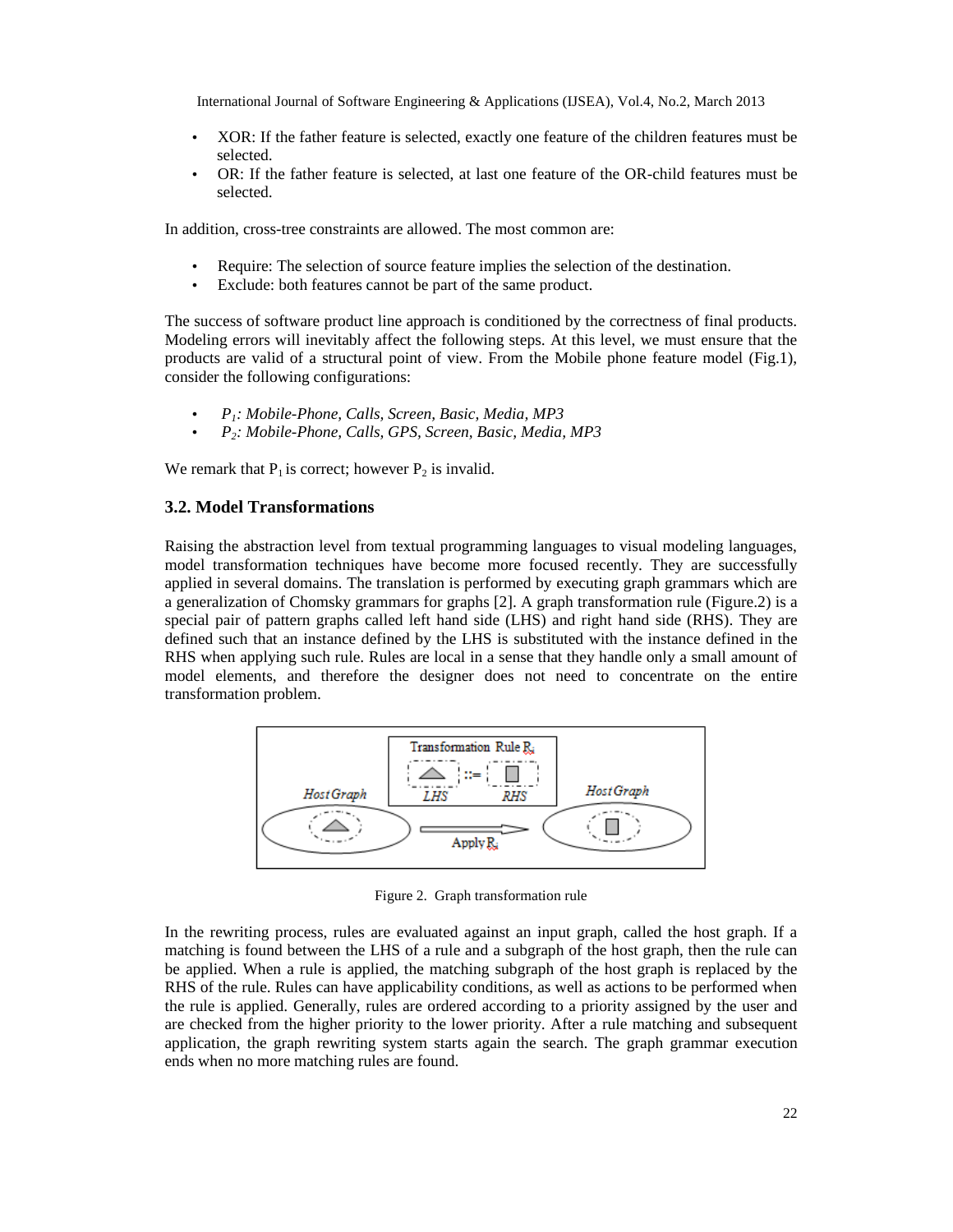In the field of graph transformation, the meta-modeling technique is widely used to describe the different kinds of formalisms needed in the specification and design of systems. To define a metamodel, we have to provide two syntaxes. On one hand, the abstract formal syntax to denote the formalism's entities, their attributes, their relationships and the constraints. On the other hand, the concrete graphical syntax to define graphical appearance of these entities and relationships. The advantage of this technique is that the generated tool accepts only syntactically correct models according to the formalism definition.

AToM<sup>3</sup> [18] is a visual tool for meta-modeling and model transformations. Its meta-layer allows a high-level description of models using the Entity-Relationship (ER) formalism extended with the ability to specify the graphical appearance. Once the meta-model of a given formalism is defined, AToM<sup>3</sup> generates automatically an interactive environment to visually manipulate (create and edit) models. In the LHS of rules, the attributes of the nodes must be provided with values which will be compared with the nodes attributes of the host graph during the matching process. These attributes can be set to <ANY> or have specific values. In order to specify the mapping between LHS and RHS, nodes in both LHS and RHS are identified by means of labels (numbers). If a node label appears in the LHS of a rule, but not in the RHS, then the node is deleted when the rule is applied. Conversely, if a node label appears in the RHS but not in the LHS, then the node is created when the rule is applied. If a node is created or modified by a rule, we must specify in the RHS the appropriate Python code to calculate its attributes' values. In addition,  $A\text{ToM}^3$  allows the use of global attributes accessible in all of the graph grammar rules.

# **4. A GRAPH TRANSFORMATION APPROACH FOR STRUCTURAL VALIDATION OF SPL PRODUCTS**

In this section we present our proposal. To facilitate the processing, we prefer at first translating the FD diagram into a decorated tree noted D-Tree. The purpose is to obtain a model easier to explore. Then, the validation of a given product will be performed by dealing this D-Tree model. The verification result is edited in a text file. So, as seen in figure Figure.3, we have two graph transformations to realize.



Figure 3. The general outline of the proposed approach

In the following, we first present the proposed meta-models for FD and D-Tree formalisms. Then, we introduce the used graph grammars.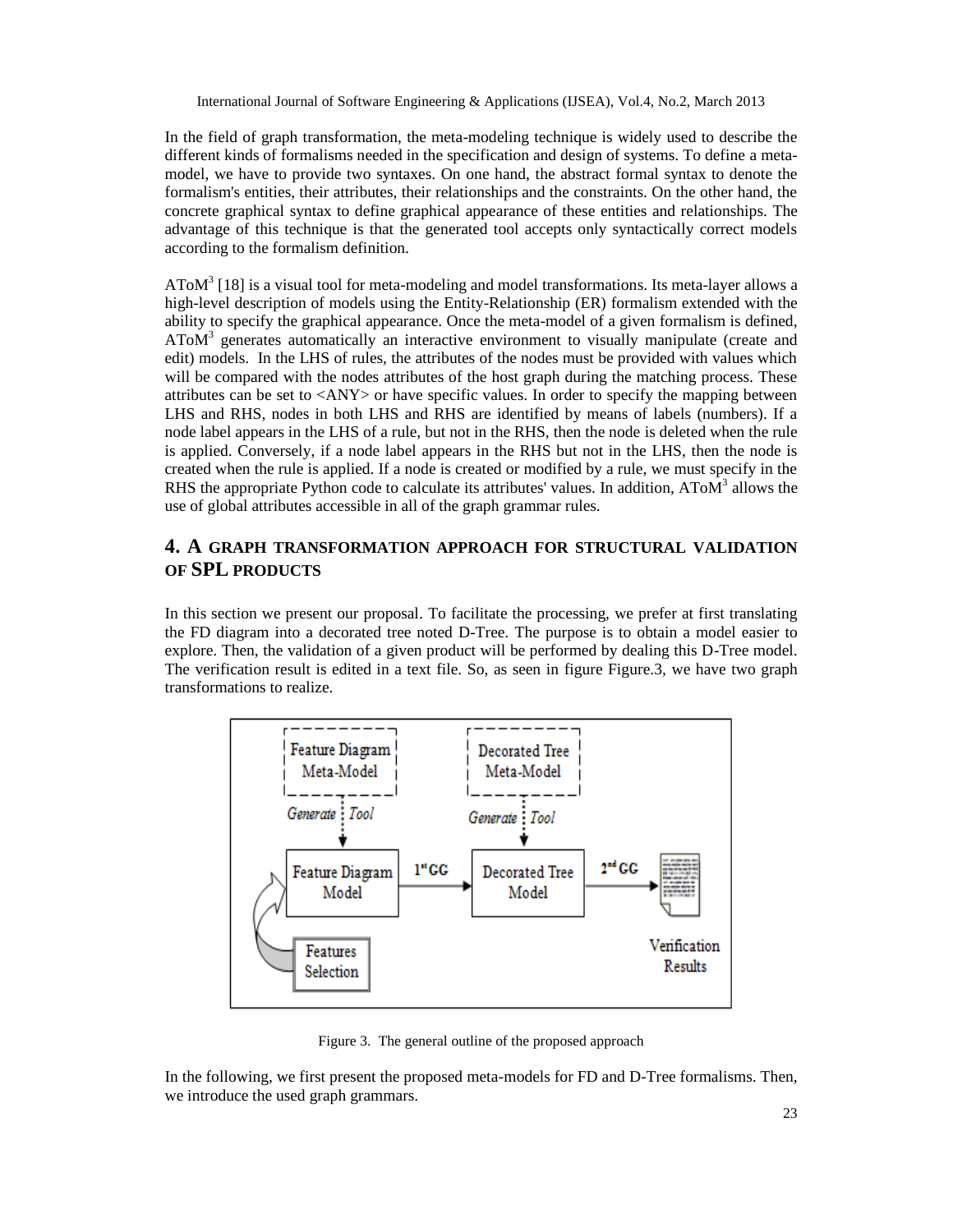# **5.1 Meta-Modeling**

**FD meta-model:** It is composed of:

- Feature Entity: Each feature has three attributes:
	- o Its identifier *Name*.
	- o A boolean attribute called *isRoot* used to identify the root feature.
	- o A boolean attribute called *isSelected* used to specify selected features.
- OR Relationship, XOR Relationship, Mandatory Relationship, Optional Relationship, Include Relationship and Exclude Relationship.

We note that all of these relationships don't have attributes, but differ in their graphic appearance. They are adjusted according to their appropriate notations.

#### **D-Tree meta-model:** It consists on:

- Node Entity: It has four attributes:
	- o *Name:* to identify the node.
	- <sup>o</sup> The same, two Booleans: *isRoot* and *isSelected.*
	- <sup>o</sup> *Count-SelectedChilds*: used to specify the number of its selected children.
- GenericLink Relationship: This association represents links between nodes in the D-Tree model. Graphically, they have the same appearance. To differentiate them, we added an attribute called *RelationType*.

### **5.2 Defining the Graph Grammars**

#### **1 st GG: FD to D-Tree:**

The purpose of this grammar is to translate the FD diagram into an equivalent D-Tree model. In addition, it calculates the number of children for each feature. To perform this treatment, we propose a graph grammar with eight rules (Figure.4).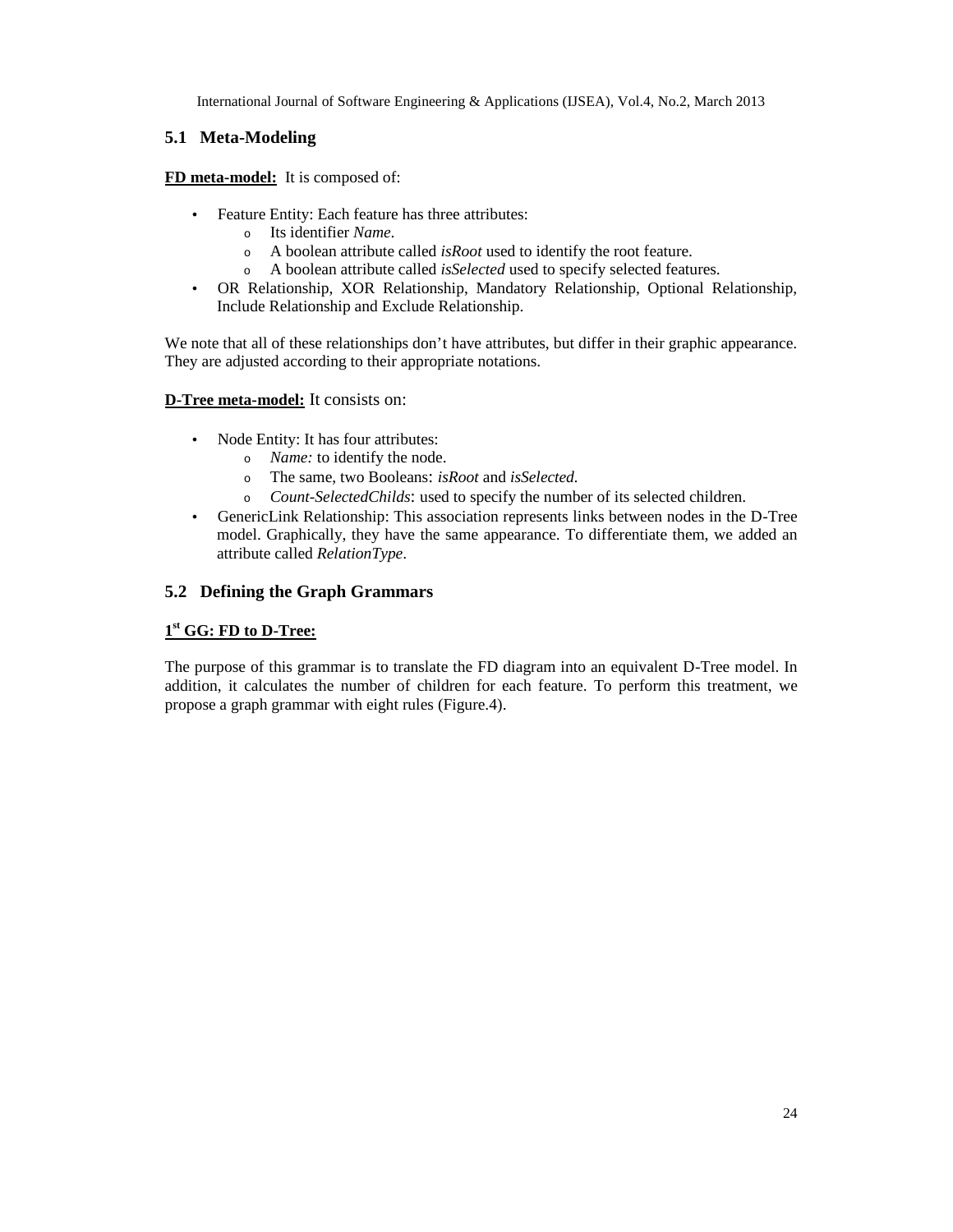

Figure 4. FD to D-Tree graph grammar

Treatment begins with the creation of the D-Tree nodes. Each time the rewriting system locates an FD feature and associates it to a new D-Tree node. The attributes *Nam*e, *isRoot* and *isSelected* are copied with the same values. To do this, we use a temporary attribute called *Translated* to indicate whether each FD feature has been previously treated or not. Then, we move on the creation of the D-Tree links. At this level, each FD relationship is transformed into a D-Tree GenericLink. The attribute *RelationType* is set according to the FD relationship type. At the same time, for each node, we count the number of the selected children. It will be used in the next step. Finally, we clean the created D-Tree model of the FD features.

The execution of rules  $N^{\circ}2$ ,  $N^{\circ}3$ ,  $N^{\circ}4$ ,  $N^{\circ}5$ ,  $N^{\circ}6$  and  $N^{\circ}7$  is not subject to any condition. This is because in the application of each one, there is always deleting of the FD relationship, and therefore this treatment does not reproduce. This allowed us to avoid the use of other temporary attributes and get rid FD relationships at same time.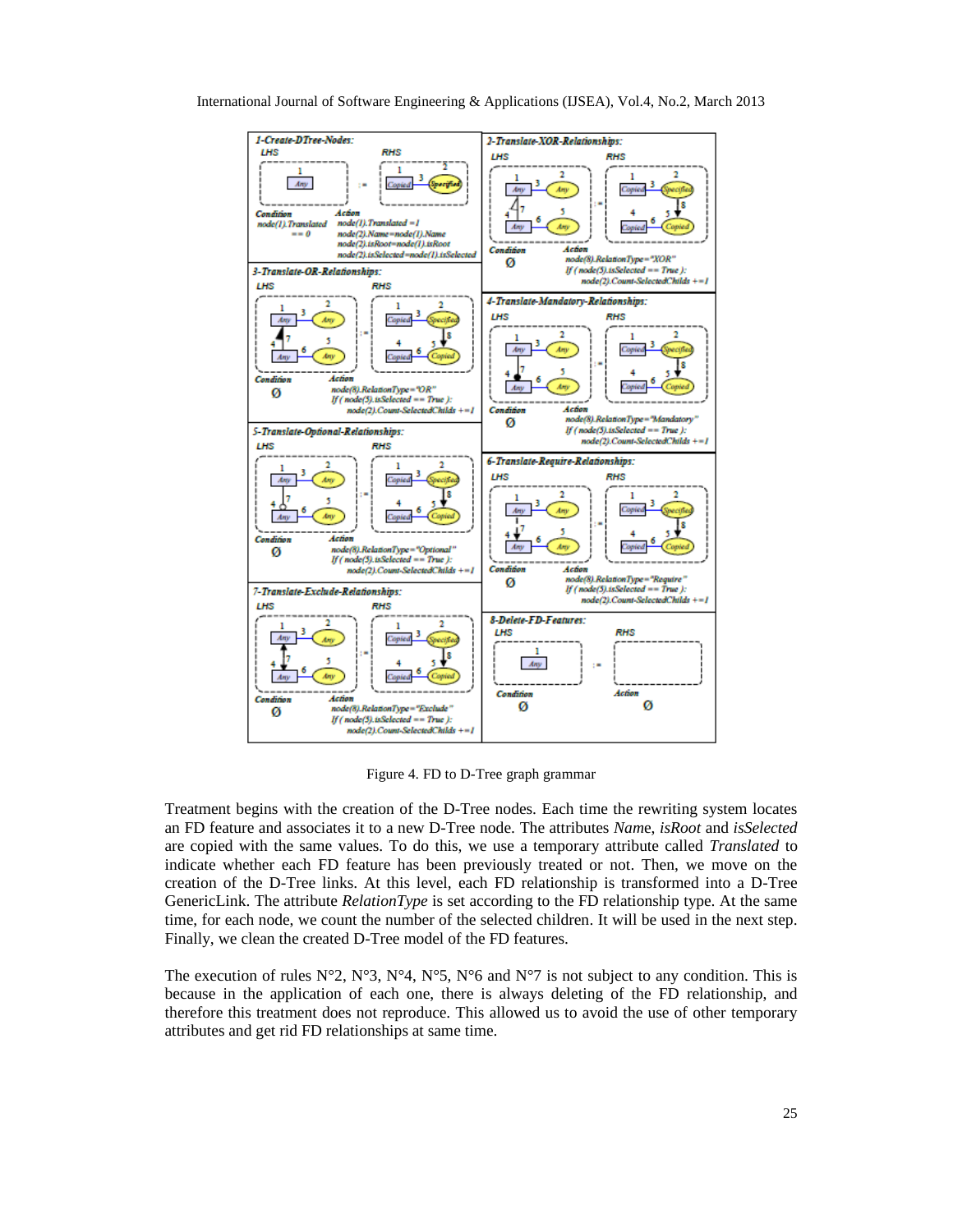#### **2 nd GG: Validating-SPL-Products**

This graph grammar model acts on the obtained D-Tree model. Its purpose is to analyze the product in question by checking all dependences. The result of this verification is edited in a text file. We propose to perform this treatment in two steps:

**Step1:** In the first step, we deal only parental relationships. For each node, if selected, we have to check validity of its children according to their paternal relationship. If this latter is not satisfied, the error will be edited in the text file. Once all children treated, the selected ones will be treated as parents and we start again the same treatment. So, we have to explore the D-Tree model from top to bottom, starting with the root up to the leaves. To do this, we use the following auxiliary attributes:

- *Current-Parent*: is used to identify the node currently being treated as parent.
- *isTreated-AsParent*: is used to indicate whether this node has been treated as parent or not.
- *isTreated-AsChild*: is used to indicate whether this child has been visited during treatment of its parent or not.
- *ToTreat-AsParent*: is used to indicate whether this node should be treated as parent or not.

The number of the selected children is used only to validate Or and XOR relationships, but once. To do this, we use an attribute called *NumChilds-Checked*.

**Step2:** Now, we treat the cross-tree constraints. To check them one by one, we add to the GenericLink associations an auxiliary attribute called *isChecked*. It is used to indicate whether a Require or Exclude link has already been verified or not. Similarly, in the case of anomaly, error will be edited in the text file. To carry out this process, we propose eleven rules (Figure.5).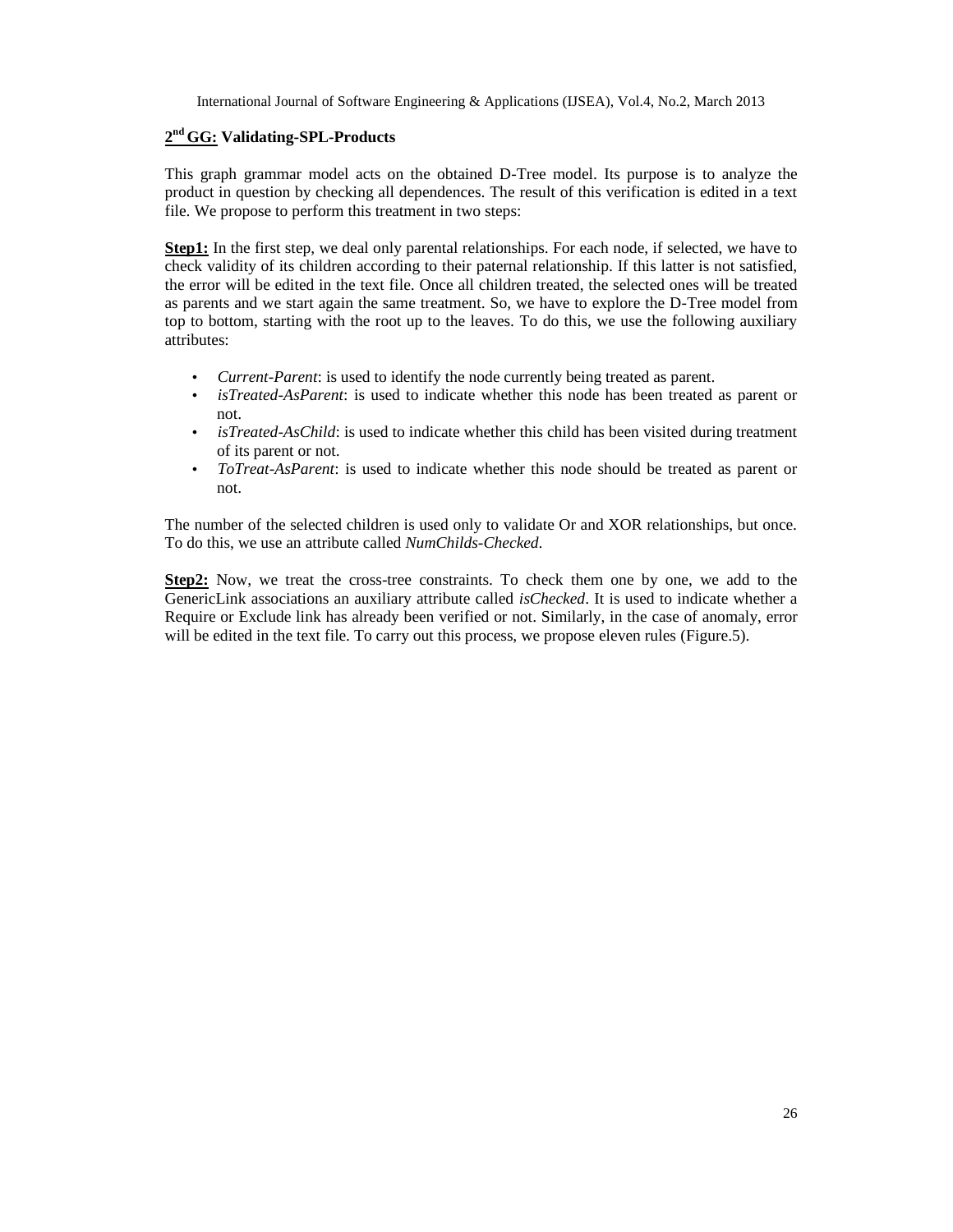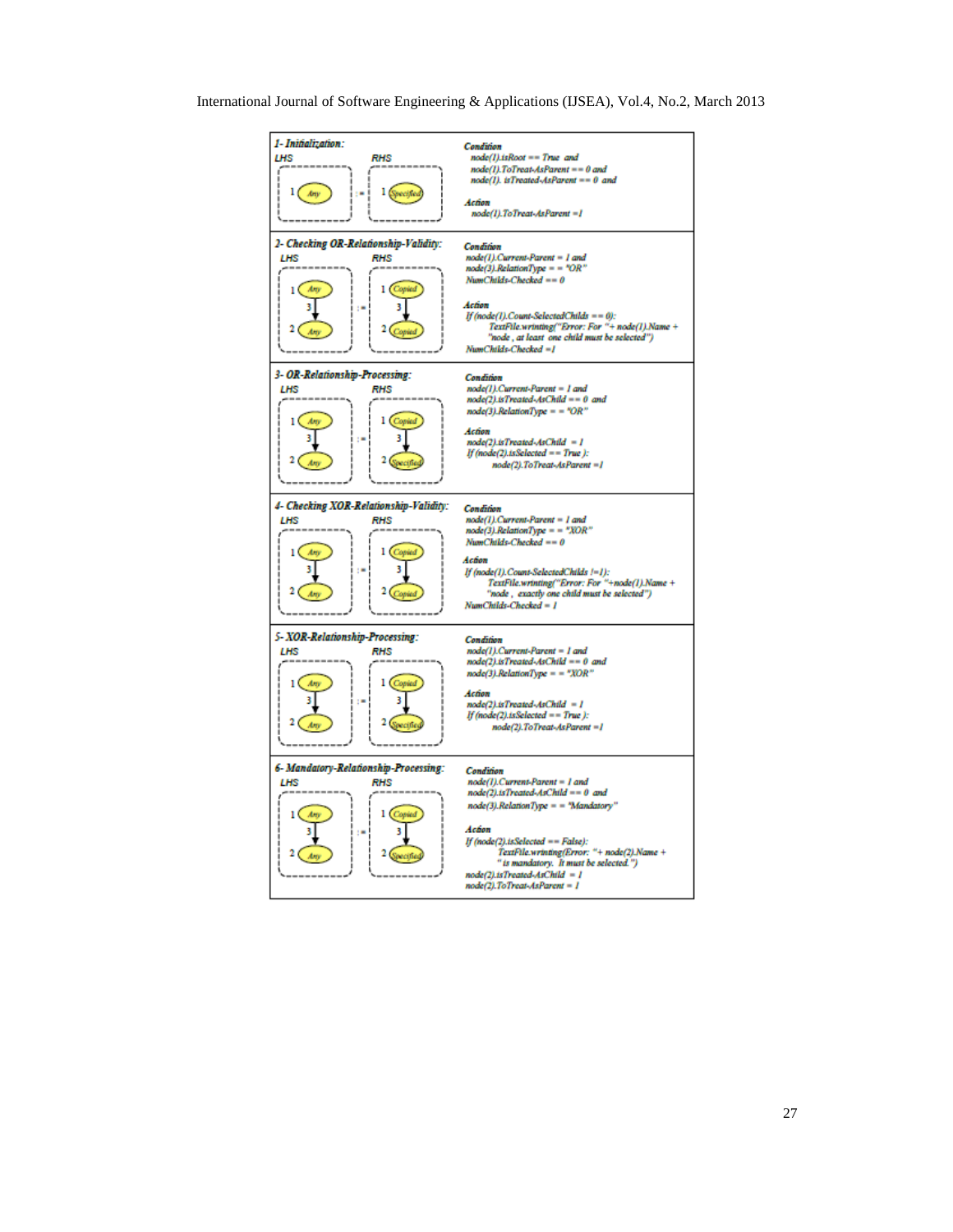

The execution of the first nine rules realizes Step<sub>1</sub>, while the application of rules  $N^{\circ}10$  and  $N^{\circ}11$ performs Step<sub>2</sub>.

# **6. ILLUSTRATIVE EXAMPLES**

To illustrate our framework, let us consider the Mobile Phone example presented previously in Section 3.

First, we have to create the FD model (Figure.6).



Figure 6. FD diagram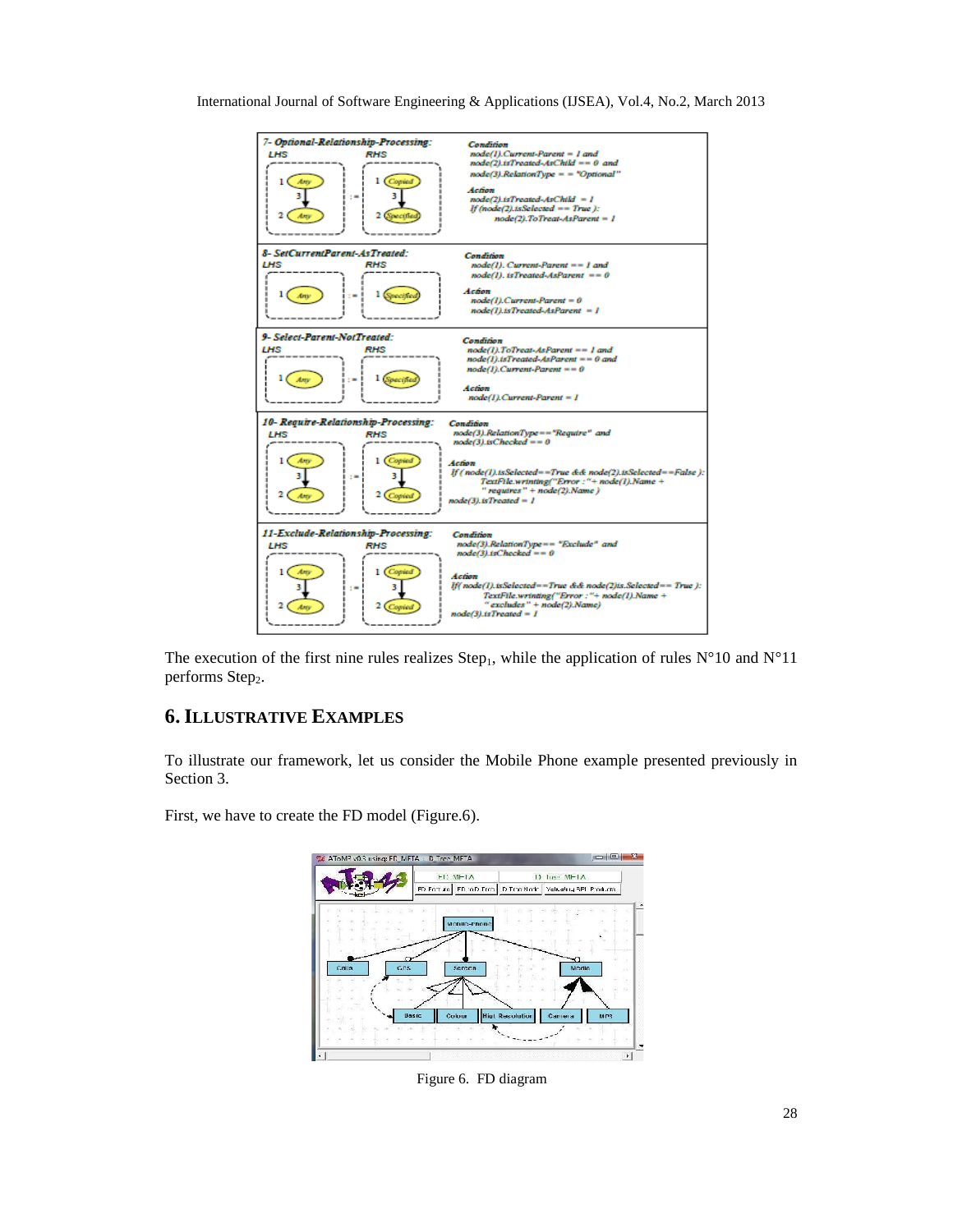Then, we select the features of the product that we going validate. Consider the product:

• *P1: Mobile-Phone, GPS, Screen, Basic, Media.*

Using this environment, to specify this product we have to set as true the attribute *isSelected* of these features.

By executing the first graph grammar, we obtain the corresponding D-Tree model (Figure.7).



Figure 7. The generated D-Tree model

To perform automatically the validation of this product, we have to execute the second graph grammar on the obtained D-Tree model. The text file containing the results of this analysis is presented in Figure.8.

- Error: Calls is mandatory feature. It must be selected.

- Error: GPS excludes Basic.

- Error: For Media node, at least one child must be selected.

Figure 8.  $P_1$  validation results

It shows that there are three errors:

- o The first concerns the node Calls. It is a mandatory feature, but it is not selected.
- o The second is the fact that GPS and Basic features are linked by an Exclude relationship, whereas they are both selected.
- o The last error regards the node Camera. This feature is selected, but none of its children is selected. There must be at least one.

Consider now the product:

• *P2: Mobile-Phone, Calls, Screen, Basic, Colour, Media, Camera.*

By following same steps, we obtained the text file presented in Figure.9. It shows that  $P_2$  is invalid since:

- o The features Basic and Colour are exclusive to each other, but both are selected.
- o The feature Camera necessities the presence of High-Resolution.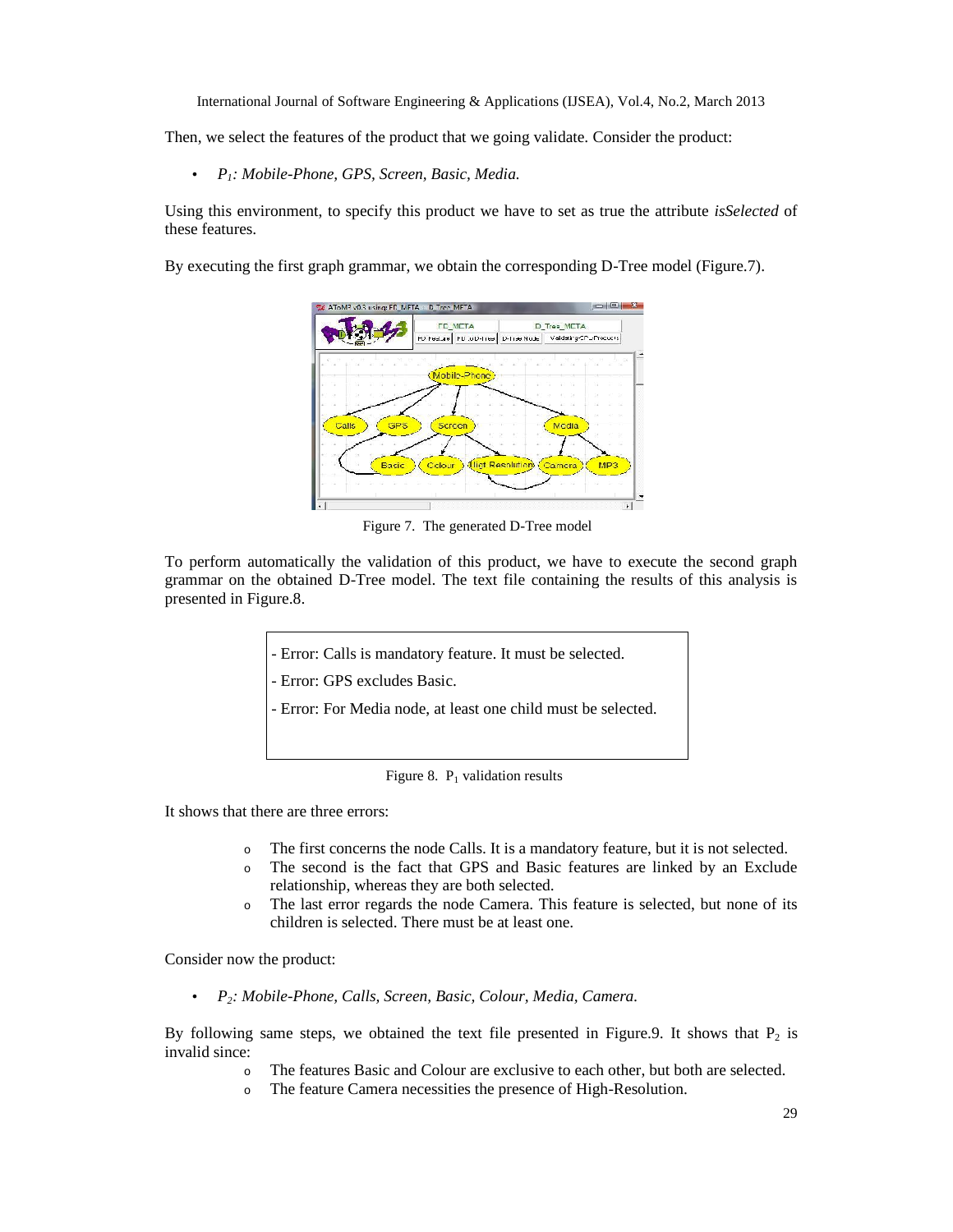- Error: For Screen node, exactly one child must be selected. - Error: Camera requires High-Resolution.

Figure 9.  $P_2$  validation results

Finally, for the product:

• *P3: Mobile-Phone, Calls, GPS, Screen, High-Resolution, Media, Camera, MP3.*

The generated text file is empty. There are no errors, therefore this product is valid.

#### **7. CONCLUSION**  $\Omega_{\text{N}}$

•

Software product line engineering is about producing a set of related products that share more commonalities than variabilities. Feature models are widely used in domain engineering to capture common and variant features among the different variants. Each legal product is defined as a combination of features that respects all dependencies defined in the FD model. With a large number of features, the structural validation of products is extremely difficult. In fact, we have to verify satisfaction of all relationships and constraints defined in the FD model.

To remedy this problem, we have proposed a novel approach based on graph transformations with two steps. In the first, we have treated the parental relationships by exploring the FD tree in an up- bottom manner from the root to leaves. For each selected feature, the relationship with its children is checked according to the selected ones. The second step is dedicated to verify the cross-tree dependencies. Constraints that are not satisfied are detected. To do this, we have proposed two graph grammars. The first is used to translate the FD diagram into an equivalent decorated tree in which all relationships between nodes are of the same type. The second performs the verification by dealing the D-Tree model. The analysis results are generated in a text file. The choice of the graph transformations technique is motivated by the fact that:

- It constitutes the most appropriate solution which allowed us the exploration of the FD diagram easily.
- As this verification is based on local computations, it was found that graph grammar rules are the most suitable solution.
- It is implemented directly as a fully automatic tool.
- It is extensible.

In our future work, we plan to develop an integrated environment to generate all valid products according to the dependencies specified in the feature diagram.